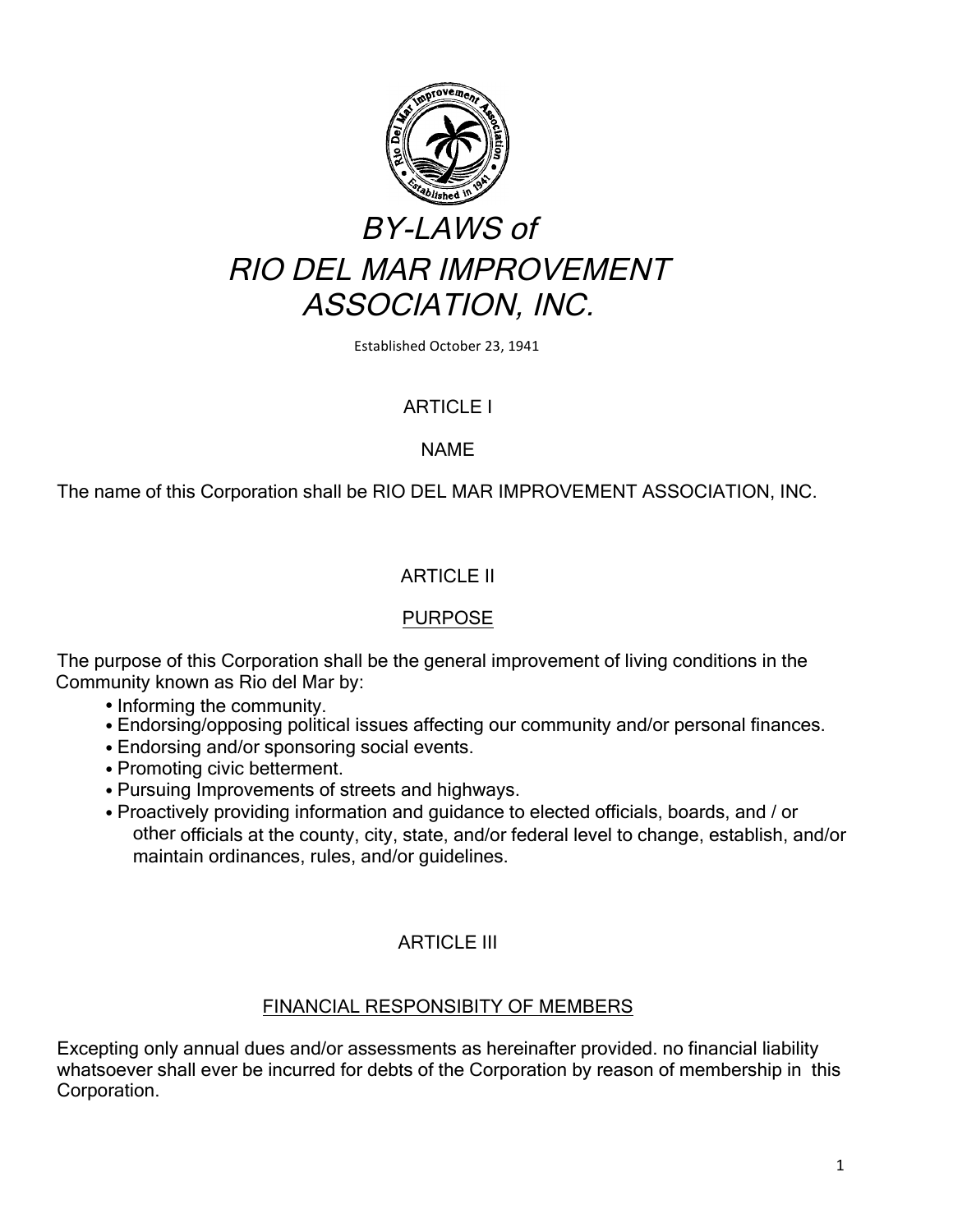# ARTICLE IV

# MEMBERS, RIGHTS OF MEMBERS

### Section 1. Regular Members

Any property owner in, or resident of, the community of Rio del Mar, who shall pay such entrance fees and/or annual dues in advance as shall be determined from time to time by the Board of Directors and who shall be recommended by the membership committee, may be elected to membership by the Board of Directors.

### Section 2. Social Members

Any person meeting all requirements of Section One of the Article except residence of property owning requirements may be elected to Associate Membership. Associate members shall have no vote nor hold office in the Corporation.

# Section 3. Honorary Member\_

Any person, who shall be recommended by the membership committee, may be elected to honorary membership. Honorary members shall have no rights in the property of the Corporation; may not vote or hold office in the Corporation; and shall not be subject to entrance fees, dues or assessments.

# Section 4. Joint Memberships

A husband and wife may be issued a joint membership, which shall include both, but respecting voting or property rights, or liabilities and in determining a quorum, joint membership holders shall be considered as one person. Upon the death of one joint member, the membership shall vest in the survivor. Either member of a joint membership may exercise all the prerogatives of the membership in the absence of the other member.

# Section 5. Good Standing

A member shall be in good standing only when all dues or assessments have been paid within 30 days after due date, or notice of due date in case of assessments. Any member failing to maintain good standing loses all rights in the Corporation.

# Section 6. Rights of Members

Excepting as herein otherwise provided, each member in good standing, shall be entitled to one vote on all matters coming before the members; to participate in all undertakings sponsored by the Corporation; to hold office and to a ratable portion of the distributable assets of the Corporation upon dissolution.

#### Section 7. Non-transferability of Membership

Excepting only upon the death of one joint member as provided in Section 4 of this Article, memberships are non-assignable or transferable. All rights of members cease and vest in remaining members upon the death of a member.

# Section 8. Withdrawal

Any member in good standing may withdraw from membership by filing notice with the President or Secretary and all rights of the member terminate upon the date of the receipt of such notice.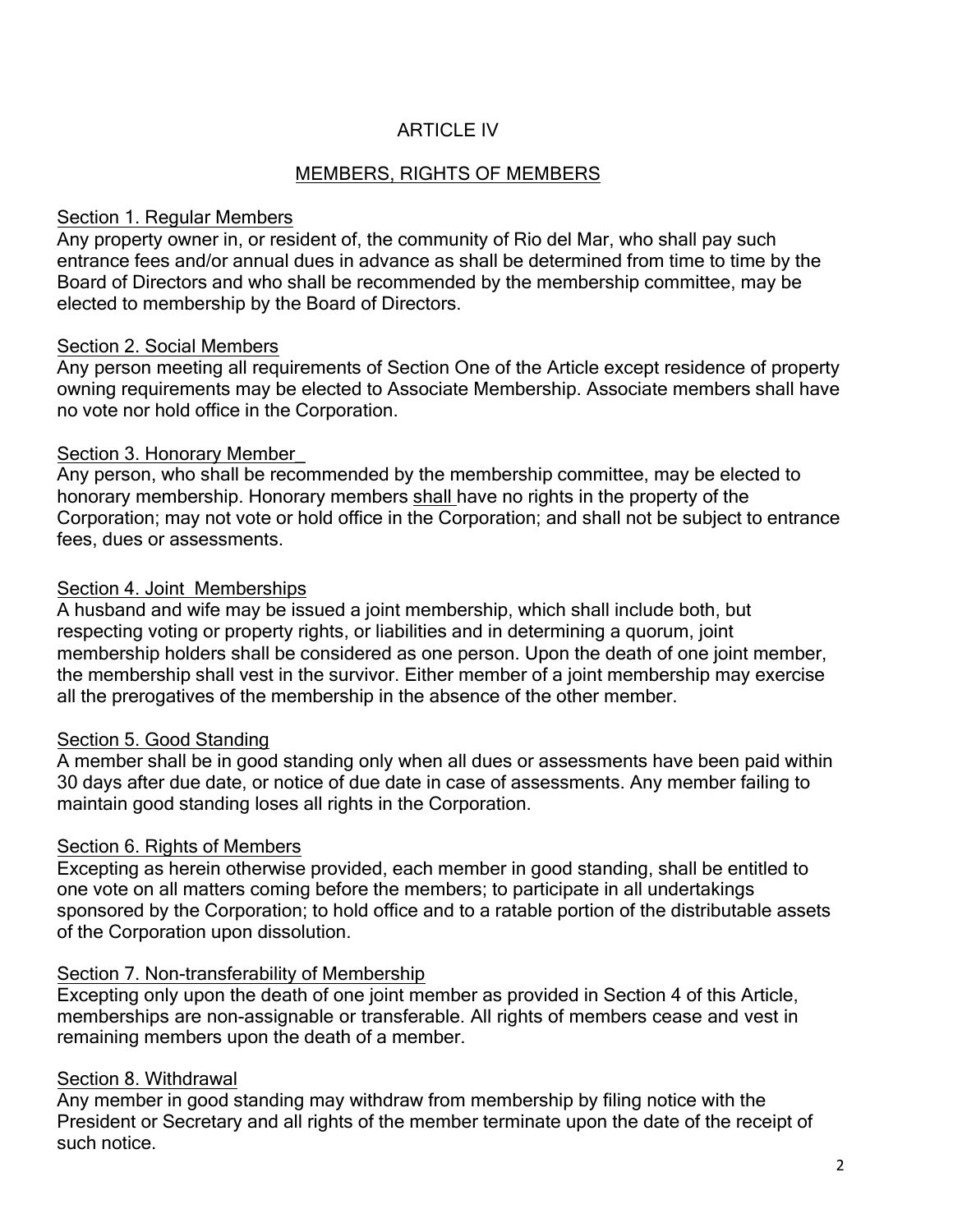# ARTICLE V

# MEMBERS MEETINGS

# Section 1. Annual Meeting

The annual meeting of members shall be held in Santa Cruz County on the last Saturday of September, or as soon as possible thereafter, but not later than October 31.

# Section 2. Purpose of Annual Meetings

The annual meeting shall be held for the following purposes:

- 1. Hearing a report of the Corporation's business by the President.
- 2. Hearing a financial report by the Treasurer.
- 3. A general discussion of problems of the Corporation.
- 4. The transaction of any other business proper to come before the members. \*5

# Section 3. Special Meetings

Special meetings of members may be held, in the vicinity of Rio del Mar, or Aptos California, upon the call of the Board of Directors, the President or the Secretary upon written request of five Directors or Twenty-five voting members in good standing.

### Section 4. Notice of Meetings

Electronic or written notice shall be given to all voting members in good standing at least 10 days prior to any annual meeting or proposed Special Meeting. In determining the 10-day period the day of mailing and day of the meeting shall not be counted. The notice shall state the place, day, hour and purpose of the meeting. \*5

# Section 5. Quorum

Twenty-five members in good standing> or twenty-five percent of the members in good standing, whichever is the smaller> shall constitute a quorum for the transaction of business at all members meetings. Excepting only where otherwise provided by law or these By-Laws, any proposed action receiving the affirmative or negative vote of a majority of members at a properly called meeting, at which a quorum is present> constitutes a valid act of the Corporation.

# Section 6. Proxy or Cumulative Voting

Neither attendance by proxy, or proxy voting, or cumulative voting> shall be permitted at members meetings.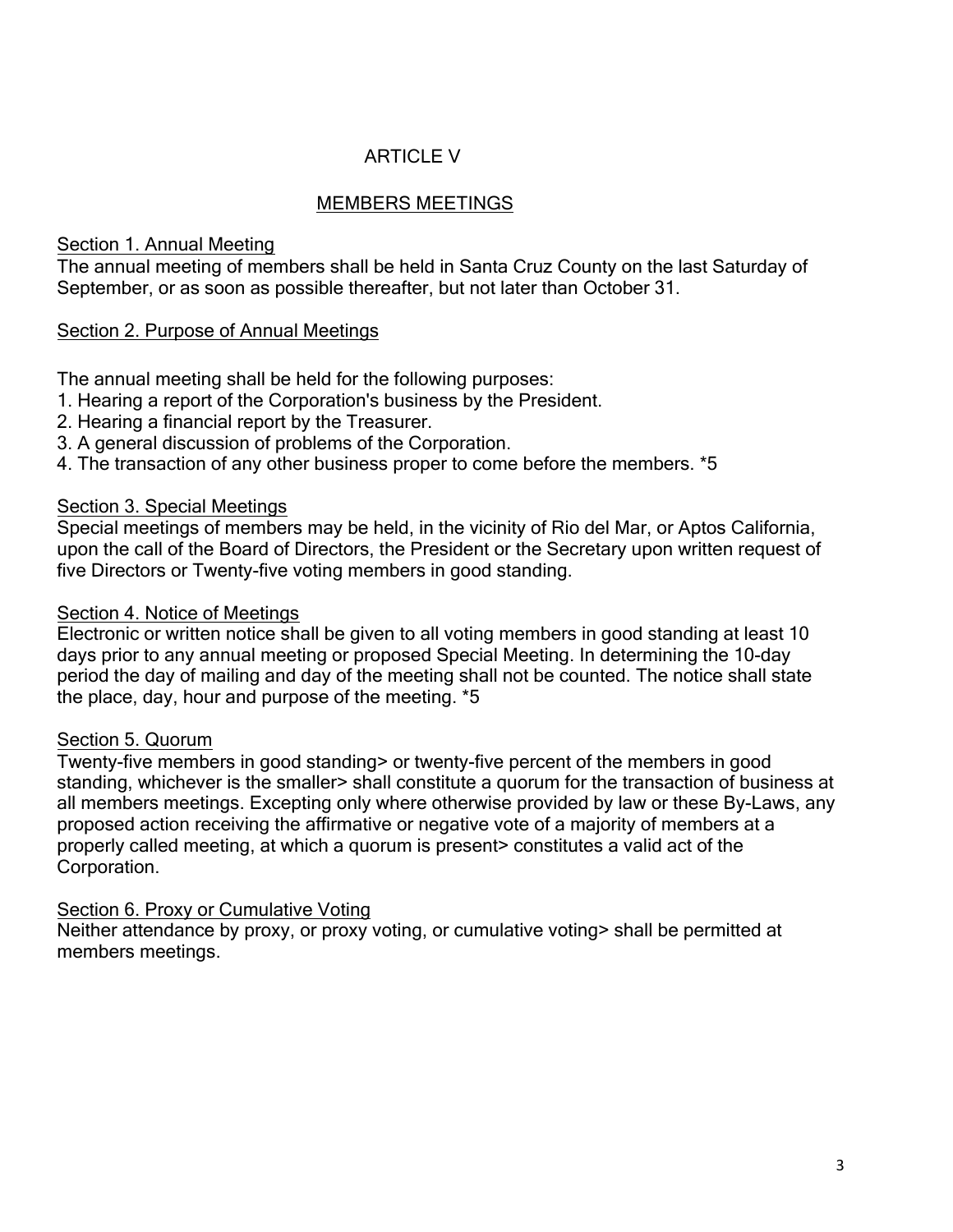# ARTICLE VI

### **DIRECTORS**

#### Section 1. Corporate Management

Subject to law, the Articles of incorporation and the By-Laws of this Corporation, the corporate powers and business of the Corporation shall be exercised and controlled by a Board of SEVEN Directors elected by the members. PROVIDED HOWEVER THAT before the action of the Board of Directors involving the expenditure of corporate funds, or the incurring of any obligation in excess of Three Thousand Dollars (\$3,000.00) in any single transaction shall be valid, such action of the Board must be approved by a majority vote of the members present at a members meeting. \*1,4,5,6

### Section 2. Qualification of Directors

Only voting members in good standing shall be eligible to be elected as Directors. Loss of good standing shall automatically cause the office of director held by such person to be vacant. A Director shall be a property owner in Rio del Mar for one (I) year and a member of the Association for twelve (12) months prior to election.

### Section 3. Term of Directors

The term of office of each Director shall be two years and until his successor shall be elected and qualify. Five Directors shall be elected on uneven years, and four on even years. \*1,3

#### Section 4. Vacancies

The Board of Directors may declare the office of director of one who is absent from three consecutive meeting of the Board without reasonable excuse vacant. The remaining Directors shall fill such vacancy as well as vacancies created by the death, disability or resignation of a Director. \*3

#### Section 5. Annual Meeting of Board

The duly elected Directors shall meet promptly after the annual election of Directors for the primary purpose of organization and the election of officers as provided in Section I, Article VII of these By-Laws. Notice of such meeting is hereby dispensed with. \*1

# Section 6. Periodic Board Meetings

The Board of Directors may, in its discretion, provide for regular weekly, monthly, or quarterly meetings on days, or dates, certain. Notice of such meetings may also be dispensed with.

#### Section 7. Special Board Meetings, Emergency Email Meetings

Special meetings of the Board of Directors may be held at any time at the call of the Board, the President of the Secretary upon the written request of three Directors. Notice of special meetings called by resolution of the Board may be dispensed with.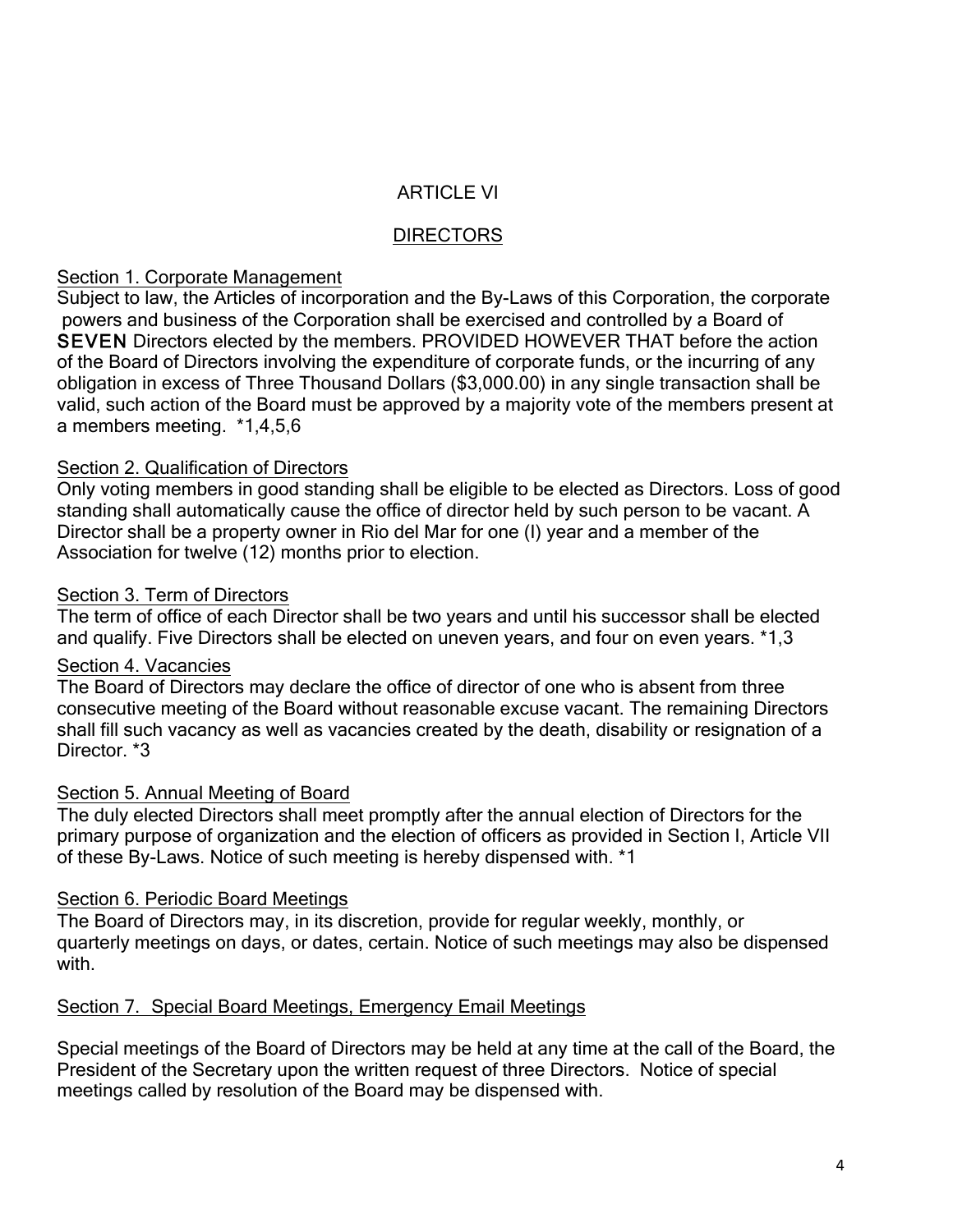For emergency situations that must be resolved prior to the next scheduled meeting), email meetings may be used. The process for an email meeting is as follows; the soliciting Board Member shall notify all other Board of Directors by email and telephone of his/her email meeting. Subsequently, the soliciting Board member shall email his/her proposal to all Board of Directors which shall include background, why it's time sensitive, what funding or commitment would be required of RDMIA, a motion, and a required response date (24 hours minimum). Email responses to the proposal must be done by "reply all". Complete email transactions will serve as minutes for the Email meeting.

To act on the proposal, the soliciting Board member must obtain a majority of a quorum including the committee chair appropriate to the opportunity being proposed, the President, and if funds are involved, the Treasurer.

# Section 8, Notice Of Board Meetings

Unless dispensed with as herein provided, written notice of the time, place and hour of all meetings of the Board shall be given to each Director 48 hours prior to such meetings.

# Section 9. Waiver of Notice

Any meeting of Board of directors, regardless of when or where held, or how called, shall be valid provided there be a quorum present and provided further that at said meeting, or prior to subsequent thereto all Directors sign a waiver of notice and consent to such meeting.

# Section 10. Quorum

The presence of five or more Directors shall constitute a quorum for the transaction of business.

# Section 11. Compensation of Directors

Directors shall not receive compensation for service as Directors, but this provision shall not prevent any Director from being employed to render other services to the Corporation for compensation.

# Section 12. Nomination and Election of Officers

Nomination of candidates for the office of director shall be by a nominating Committee appointed by the Board. Members shall be notified by mail, not later than 60 days prior to the Annual Meeting, of the Committee's nomination. Upon written petition of any ten qualified members filed with the Board at least 45 days prior to the Annual Meeting, qualified candidates of their selection shall also be named on the ballot. The election shall be conducted by secret ballot mailed to all members not less than 15 days prior to the Annual Meeting.

Ballots to be counted must be received at the Office of the Corporation not later than 5 days prior to the Annual Meeting and shall be tallied and the results announced at the Annual Meeting.

# Section 13. Liability of Directors

Directors shall incur no liability for the Corporation by reason of their serving as Directors.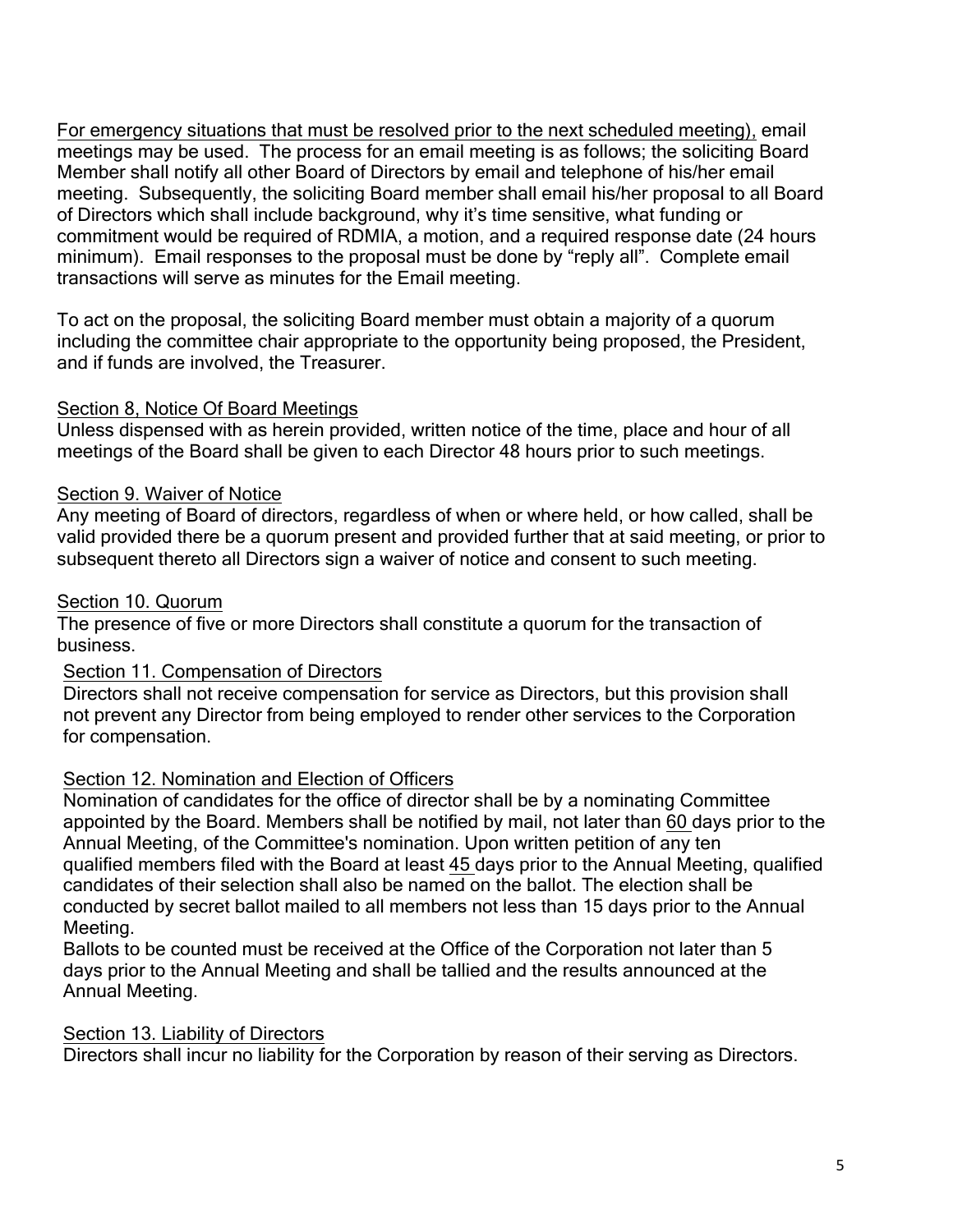# ARTICLE VII

# OFFICERS AND THEIR DUTIES

### Section 1. Officers

The Board of Directors shall, at the annual meeting of the Board, elect from among their members a President, one or more Vice Presidents, a Secretary and a Treasurer. Officers shall serve for two years and until their successors be elected, unless removed by death, or by the Board, or by resignation. The Secretary need not be a Director. \*1,3

#### Section 2. Subordinate Officers

The Board of Directors may, in its discretion, appoint an Assistant Secretary or Treasurer and/or such other officers, or employees, with term of office, duties and compensation as may be deemed proper.

### Section 3. Standing Committees

The President may, with the approval of the Board, appoint such Standing Committees as the business of the Corporation may warrant or require.

# Section 4. Removal of Officers

The Board of Directors may, by majority vote, remove any officer or employee from office and fill any vacancy thus or otherwise created.

### Section 5. Duties of President

Subject to the authority of the Board, the President shall have the powers and duties as are usually vested in the Chief Executive Officer of a Corporation. He shall preside at all meetings of the Board of Directors or members. He or she shall, with Board approval appoint standing committees. He or she shall sign all documents in behalf of the Corporation and act as an exofficio member of all standing committees. He or she shall make a report of the progress and business of the Corporation at the annual members meeting.

# Section 6. Duties of Vice President

The Vice President shall succeed to all powers and perform all duties of the President in the event of a temporary vacancy in that office, or the absence or disability of that officer to act.

# Section 7. Duties of Secretary

The Secretary shall keep and distribute accurate minutes of all meetings of the Board of Directors and members sign documents of the Corporation as approved by the Board and affix the seal of the Corporation thereto together with such other duties as may be required by the members or Board of Directors. \*5

# Section 8. Duties of Treasurer

The Treasurer shall receive and deposit all moneys due the Corporation and disburse the same as ordered and in the manner as determined by the Board of Directors. He shall keep an accurate record of all receipts and disbursements of the Corporation and render an account thereof to the members at the annual meeting together with periodic accounts as requested by the President or the Board of Directors. \*5

The Treasurer shall file all required Federal and or State forms in a timely manor and report all filings to the Board of Directors. A listing of all required fillings will be provided to the current board members and new board members to insure filings are submitted when required. \*8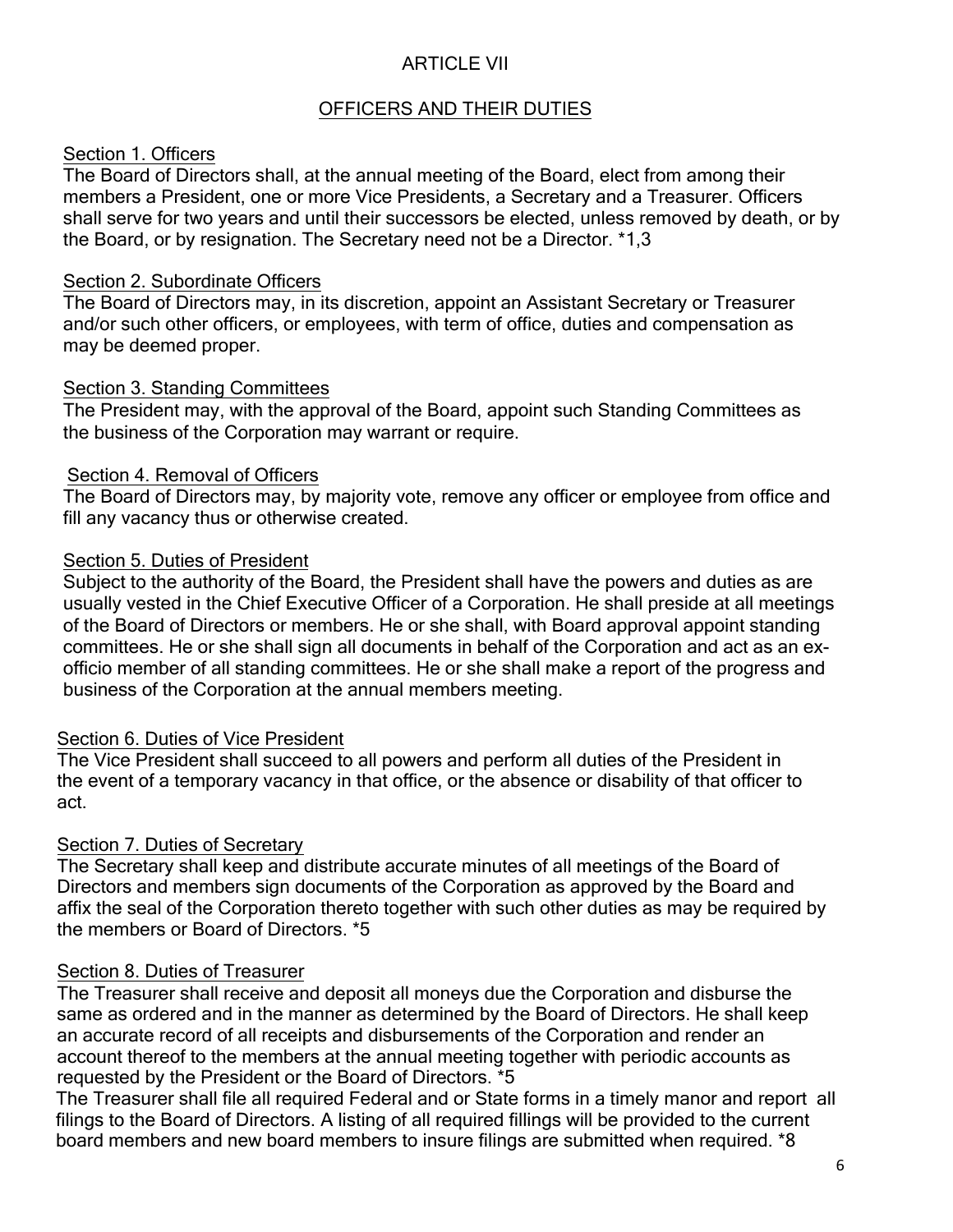# ARTICLE VIII

# FEES DUES ASSESSMENTS

### Section 1. Entrance Fees

Applicants for membership shall pay such entrance fees as shall be determined by the Board of Directors.

### Section 2. Annual Dues

Annual dues of Thirty Dollars (\$30.00) shall be payable on January  $1<sup>st</sup>$  of each year, and become delinquent 30 days thereafter. At the discretion of the Board of Directors, dues for new members accepted during the year may be prorated on a monthly basis. \*2,3,4,5,7

### Section 3. Assessments

Assessments for any lawful purpose may be levied against the members by majority vote of the Board of Directors and approved by majority vote of the members in good standing in attendance at a members meeting, especially called for that purpose, after two weeks written notice to members, which notice shall specify the time, place and purpose, together with the amount, purpose and due date and terms of payment of the proposed amendment. The amount, due date and terms of payment may be modified at the members meeting and written notice of the amount, due date and terms of payment must be given to all members before the assessment shall be valid. No remedy shall be pursued by the Corporation. Or penalty incurred by the members for failure to pay any assessment other than forfeiture of the membership.

# **ARTICLE IX**

# MISCELLANEOU

# S

# Section 1. Fiscal Year

The fiscal year of this Corporation shall be as determined by the Board of Directors but unless and until changed by the Board, it shall be the calendar year: from January first until December thirty-first. \*5

#### Section 2. Expenditures

No moneys of this Corporation shall be disbursed except on vouchers signed by at least two officers as designated by the Board.